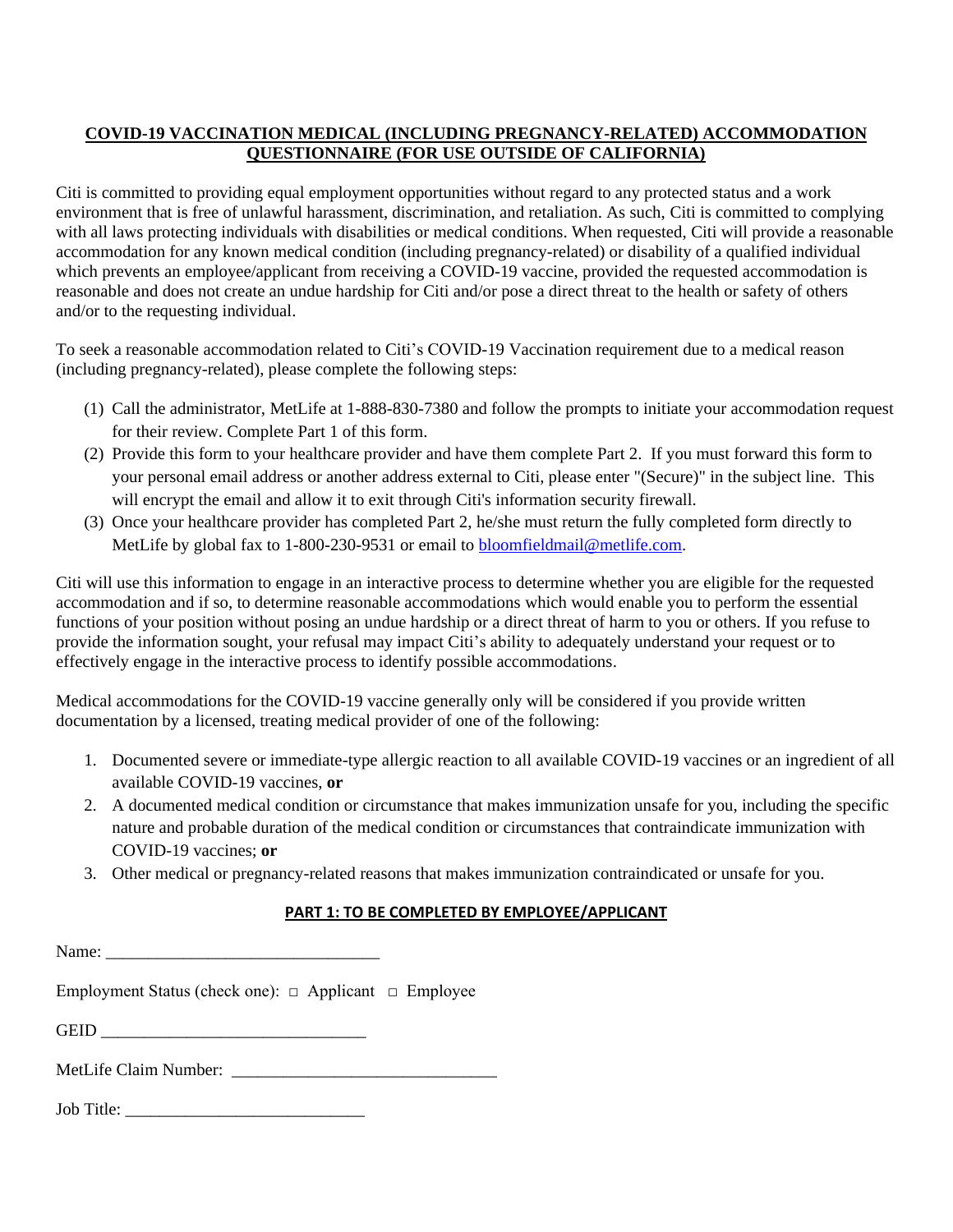Work location: \_\_\_\_\_\_\_\_\_\_\_\_\_\_\_\_\_\_\_\_\_\_\_\_\_\_\_\_\_\_\_\_\_\_\_\_\_\_\_

Manager name:

I understand that Citi is requiring that U.S. employees comply with its mandatory vaccination policy. I am requesting an accommodation allowing me to remain/become actively employed by Citi even though I am not fully vaccinated against COVID-19 because of a medical condition (including pregnancy-related) or disability concern. If my medical condition or underlying need for an accommodation changes and I am able to receive the vaccination in the future, I understand I must notify Human Resources immediately.

I acknowledge that the information that I am submitting in support of my request for an accommodation is complete and accurate to the best of my knowledge. I have read and fully understand the above information on this form.

Employee/Applicant Name Date

## **PART 2: TO BE COMPLETED BY THE HEALTHCARE PROVIDER<sup>1</sup>**

The individual's Healthcare Provider should review the following information and respond fully to the questions below:

At this time, Citi requires all of its U.S. employees to receive a COVID-19 vaccination as a condition of employment or continuation of assignment. Employee/applicant has requested an exemption/accommodation due to a medical condition (including pregnancy-related) or disability concern and asks to be permitted to work for Citi even though they are unvaccinated.

We ask that you complete this form so that we can assess the employee's/applicant's request and determine whether we can reasonably accommodate the individual without posing a significant risk of substantial harm to the health or safety of the individual or others. Please only provide information related to the condition(s) that support or are related to the employee's/applicant's request for accommodation not to receive the COVID-19 vaccine.

Based on my medical opinion, the above person should not be immunized for COVID-19 for the following reasons (check all that apply):

☐ **Documented severe or immediate-type allergic reaction to all available COVID-19 vaccines or an ingredient of all available COVID-19 vaccines.** 

<sup>1</sup> **A Note to Health Care Providers Assisting Our Employees/Applicants:**

The Genetic Information Nondiscrimination Act of 2008 (GINA) prohibits employers and other entities covered by GINA Title II from requesting or requiring genetic information of an individual or family member of the individual, except as specifically allowed by this law. To comply with this law, you should not gather or provide any genetic information when responding to this request for medical information. "Genetic information" as defined by GINA, includes an individual's family medical history, the results of an individual's or family member's genetic tests, the fact that an individual or an individual's family member sought or received genetic services, and genetic information of a fetus carried by an individual or an individual's family member or an embryo lawfully held by an individual or family member receiving assistive reproductive services.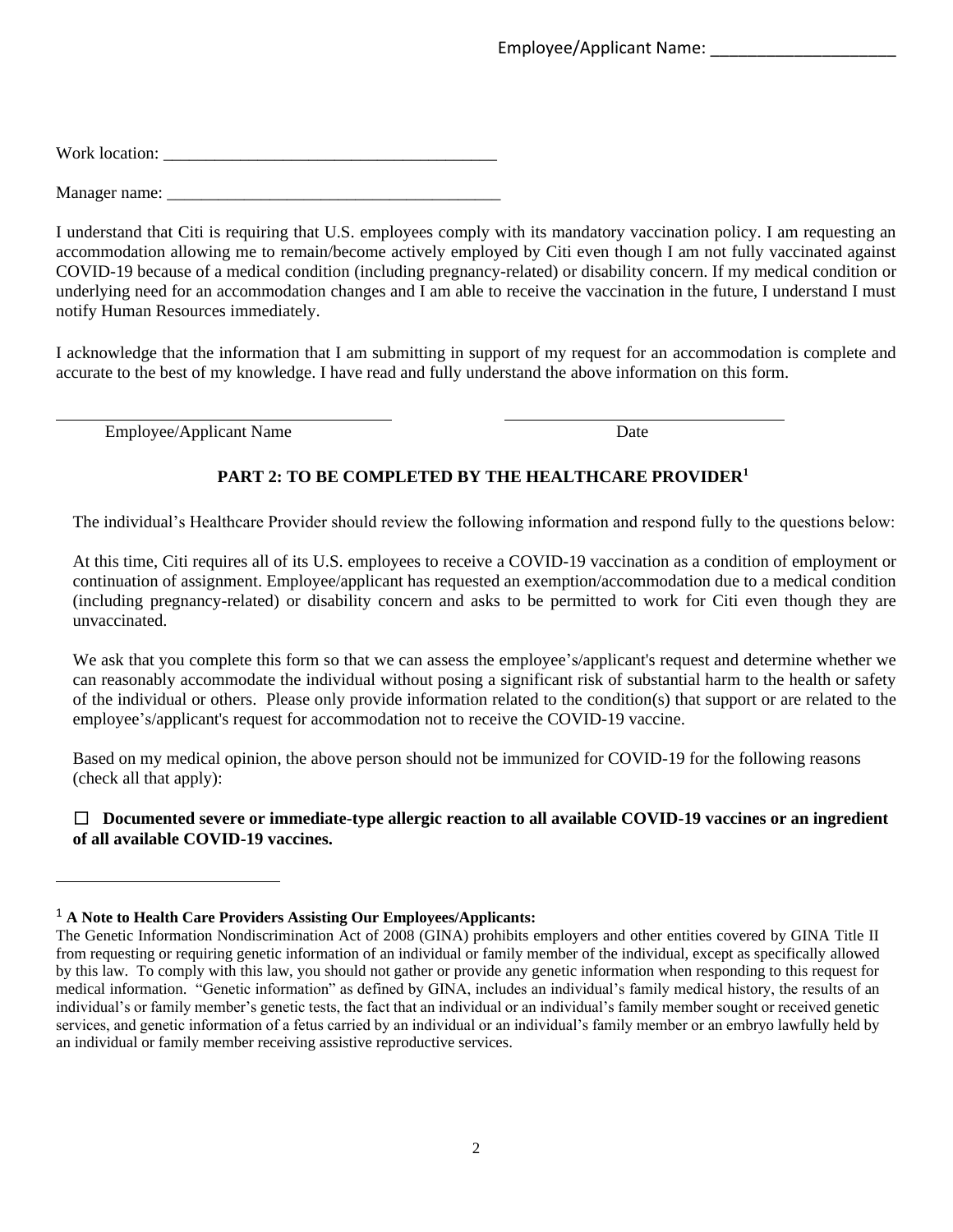If checked, please answer the following questions:

- 1. List vaccine ingredients to which the individual is allergic:
- 2. Please provide details regarding the documented severe or immediate-type allergic reaction:
- 3. Is there a COVID-19 vaccine currently approved in the United States (including those approved through the Emergency Use Authorization process) that the individual could safely receive?

\_\_\_\_\_\_\_\_\_\_\_\_\_\_\_\_\_\_\_\_\_\_\_\_\_\_\_\_\_\_\_\_\_\_\_\_\_\_\_\_\_\_\_\_\_\_\_\_\_\_\_\_\_\_\_\_\_\_\_\_\_\_\_\_\_\_\_\_\_\_\_\_\_\_\_

\_\_\_\_\_\_\_\_\_\_\_\_\_\_\_\_\_\_\_\_\_\_\_\_\_\_\_\_\_\_\_\_\_\_\_\_\_\_\_\_\_\_\_\_\_\_\_\_\_\_\_\_\_\_\_\_\_\_\_\_\_\_\_\_\_\_\_\_\_\_\_\_\_\_\_

Yes  $No$ 

If yes, please indicate which vaccine  $\blacksquare$ 

4. If the individual's condition that precludes the individual from receiving a COVID-19 vaccine is temporary, state how long the limitation is expected to continue or if it is indefinite:

\_\_\_\_\_\_\_\_\_\_\_\_\_\_\_\_ Days/Weeks/Months \_\_\_\_\_\_\_\_\_\_\_\_\_\_\_\_ Individual's condition is indefinite.

☐ **The individual's medical condition (including pregnancy-related) or medical circumstances are such that immunization with any of the COVID-19 vaccines is not considered safe. Please indicate the specific nature and probably duration of the medical condition or circumstances that contraindicate immunization with any COVID-19 vaccine.**

If checked, please answer the following questions:

1. Does the individual have a physical or mental condition that precludes the individual from receiving one of the COVID-19 vaccines?

Yes  $No$ <sub>\_\_\_\_\_</sub>

If yes, please specify the condition:

2. Is there a COVID-19 vaccine currently approved in the United States (including those approved through the Emergency Use Authorization process) that the individual could safely receive?

\_\_\_\_\_\_\_\_\_\_\_\_\_\_\_\_\_\_\_\_\_\_\_\_\_\_\_\_\_\_\_\_\_\_\_\_\_\_\_\_\_\_\_\_\_\_\_\_\_\_\_\_\_\_\_\_\_\_\_\_\_\_\_\_\_\_\_\_\_\_\_\_\_\_\_\_\_\_\_\_\_\_\_\_\_\_

If yes, please indicate which vaccine: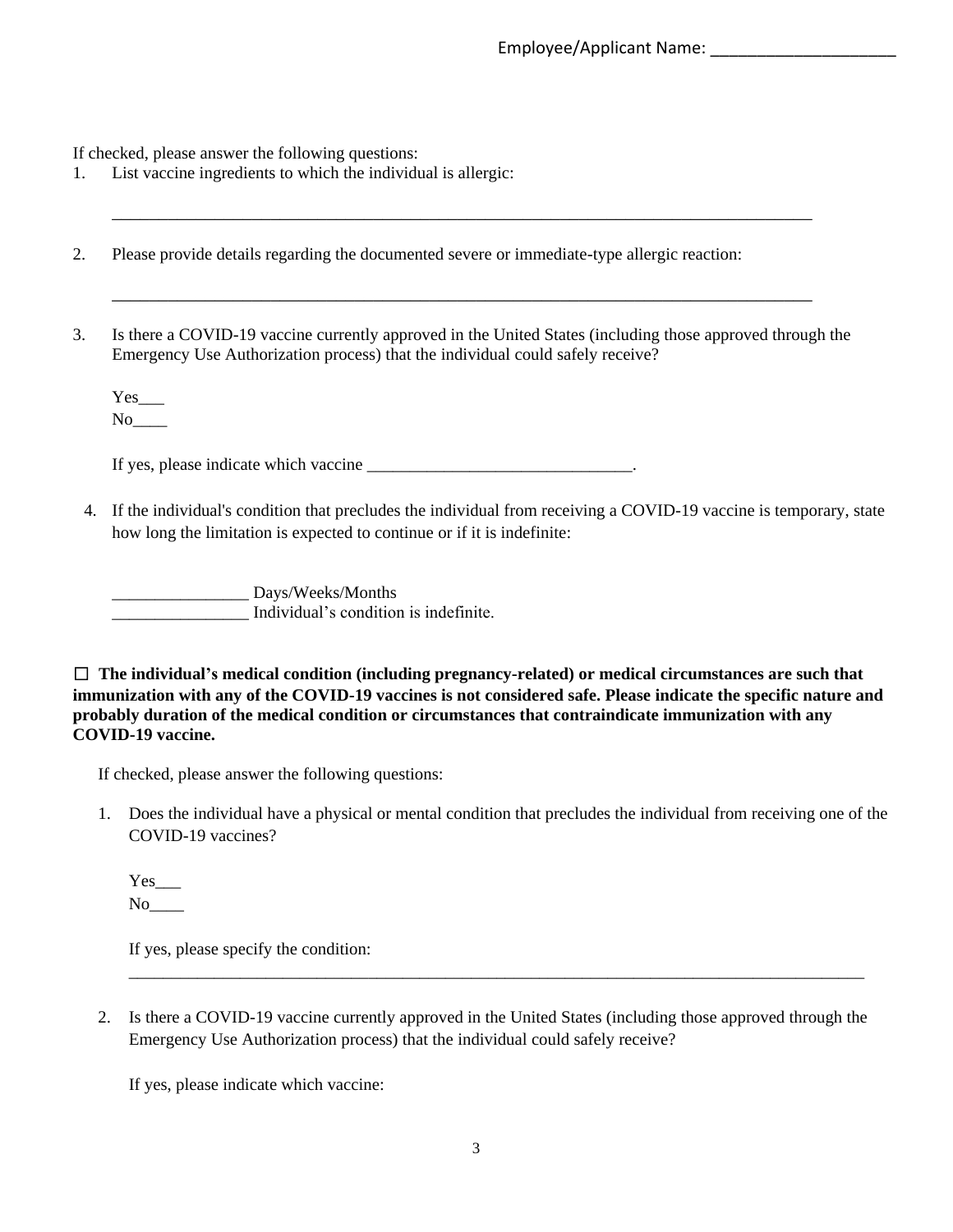3. Does the individual's physical or mental condition that precludes the individual from receiving any of the available COVID-19 vaccines substantially limit one or more major life activities? (In this context, "substantially limit" means to make achievement of the major life activity difficult. Whether achievement of the major life activity is "difficult" is an individualized assessment which may consider what most people in the general population can perform with little or no difficulty, what members of the individual's peer group can perform with little or no difficulty, and/or what the individual would be able to perform with little or no difficulty in the absence of disability. Please answer this question without consideration of any mitigating measures.)

\_\_\_\_\_\_\_\_\_\_\_\_\_\_\_\_\_\_\_\_\_\_\_\_\_\_\_\_\_\_\_\_\_\_\_\_\_\_\_\_\_\_\_\_\_\_\_\_\_\_\_\_\_\_\_\_\_\_\_\_\_\_\_\_\_\_\_\_\_\_\_\_\_\_\_\_\_\_\_\_\_\_\_\_

Yes No<sub>l</sub>

If yes, please specify the major life activity:

4. If the individual's condition that precludes the individual from receiving a COVID-19 vaccine is temporary, please state how long the limitation is expected to continue or if it is indefinite:

\_\_\_\_\_\_\_\_\_\_\_\_\_\_\_\_\_\_\_\_\_\_\_\_\_\_\_\_\_\_\_\_\_\_\_\_\_\_\_\_\_\_\_\_\_\_\_\_\_\_\_\_\_\_\_\_\_\_\_\_\_\_\_\_\_\_\_\_\_\_\_\_\_\_\_\_\_\_\_\_\_\_\_\_\_\_\_\_\_

Days/Weeks/Months \_\_\_\_\_\_\_\_\_\_\_\_\_\_\_\_ Individual's condition is indefinite.

☐**Other medical or pregnancy-related reason. Please provide detailed information in a separate narrative that describes your medical opinion why an exemption/accommodation from Citi's mandatory vaccination policy is needed.** 

1. Does the individual have a physical or mental condition that precludes the individual from receiving one of the COVID-19 vaccines?

Yes No<sub>1</sub>

If yes, please specify the condition:

- 2. Is there a COVID-19 vaccine currently approved in the United States (including those approved through the Emergency Use Authorization process) that the individual could safely receive? If yes, please indicate which  $vaccine$  \_\_\_\_\_\_\_\_\_\_\_\_\_\_\_.
- 3. Does the individual's physical or mental condition that precludes the individual from receiving any of the available COVID-19 vaccines substantially limit one or more major life activities? (In this context, "substantially limit" means to make achievement of the major life activity difficult. Whether achievement of the major life activity is "difficult" is an individualized assessment which may consider what most people in the general population can perform with little or no difficulty, what members of the individual's peer group can